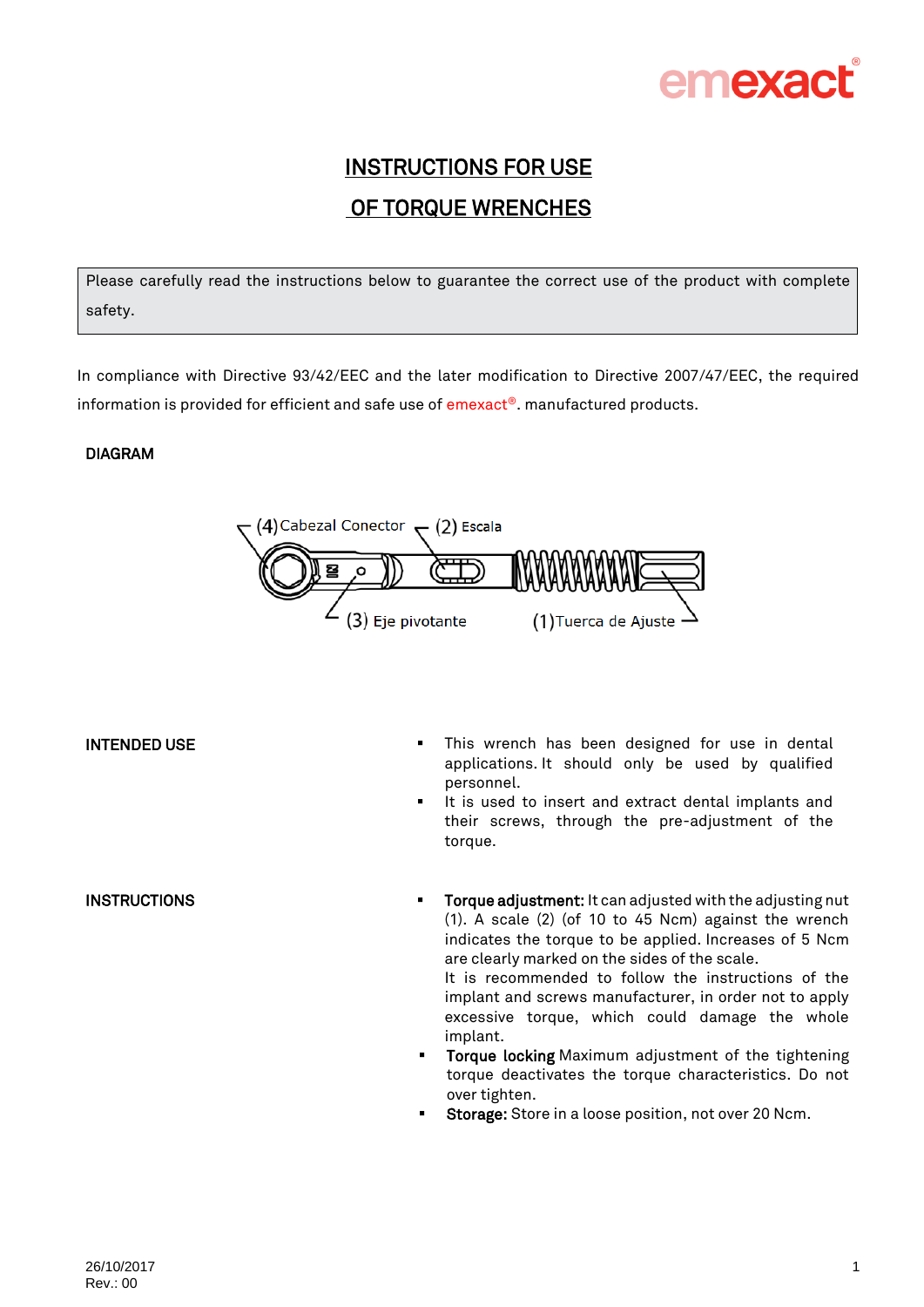

# OPERATION:

- **Force should only be applied to the head of the adjusting** nut (1).
- When the required tightening torque is reached, the wrench bends around the pivot (3) in the the wrench header and makes an audible click. At this point, pressure of the wrench stops - otherwise it could become damaged..
- The wrench returns to its normal direction when force is no longer applied.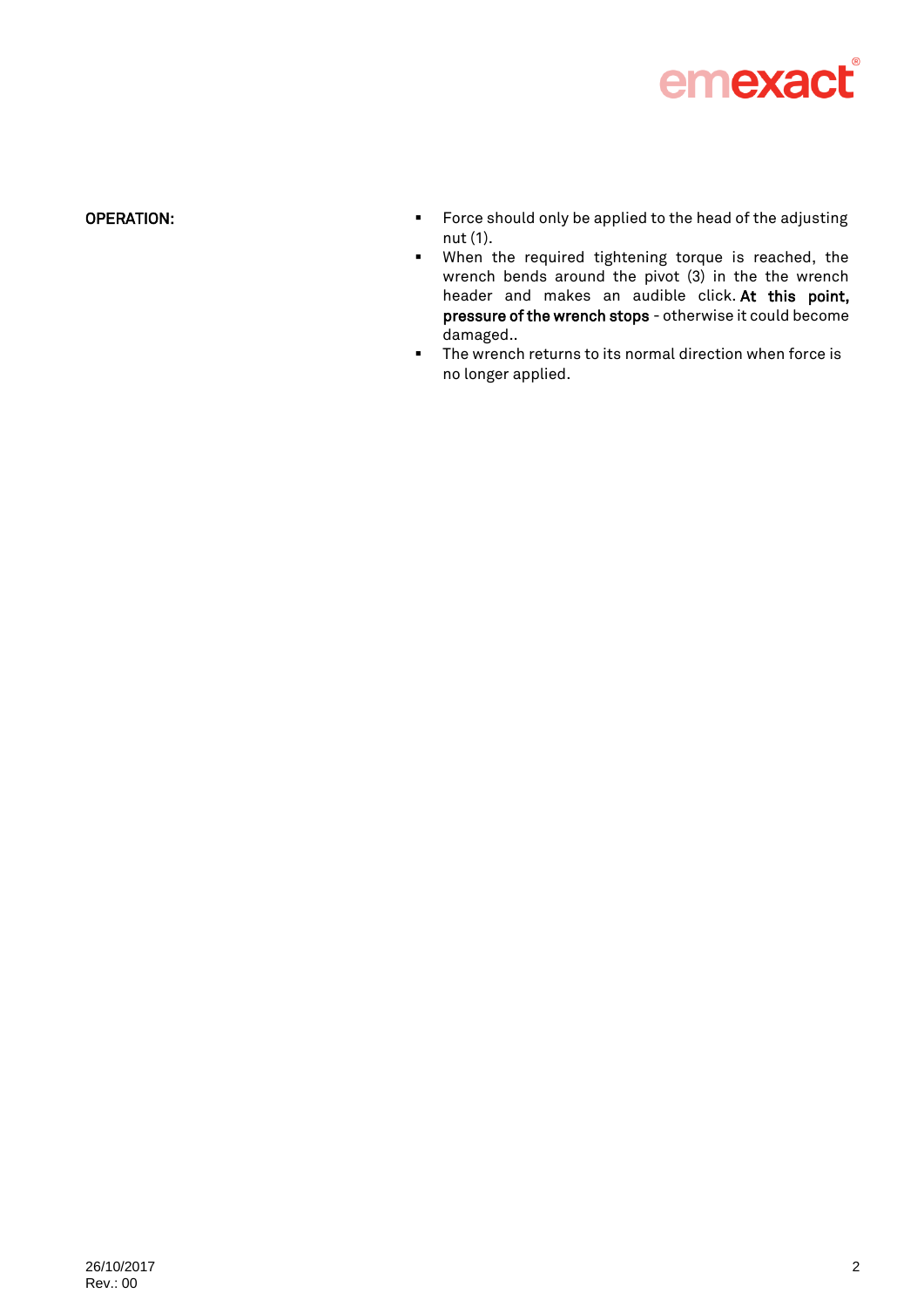

- MAINTENANCE **Example 20** and the settlement of the settlement of the emexact® products are non-sterile
	- They should be cleaned, disinfected and sterilized before use.
	- Do not use abrasive detergents when cleaning, and do not apply excessive pressure.
	- To avoid damage, do not clean with a wire brush or metal elements.
	- Use only cleaning solutions and disinfectants with a pH of between 5 and 10. Please read the manufacturer's instructions of the product carefully (intended use, dose, time, renewal period).
	- **Figure 1** Frequent and careful cleaning will not deteriorate the lifespan of the product.
	- The lifespan of the product is determined by wear.
	- It is recommended to calibrate the wrench once a year.
	- **F** The wrench should be cleaned and sterilized after each service.
- DECONTAMINATION **In the product is suspected, dismantle** If contamination in the product is suspected, dismantle the wrench and thoroughly clean all the parts.
	- Clean the parts with cold water and a soft disinfection brush until here are no residues visible.

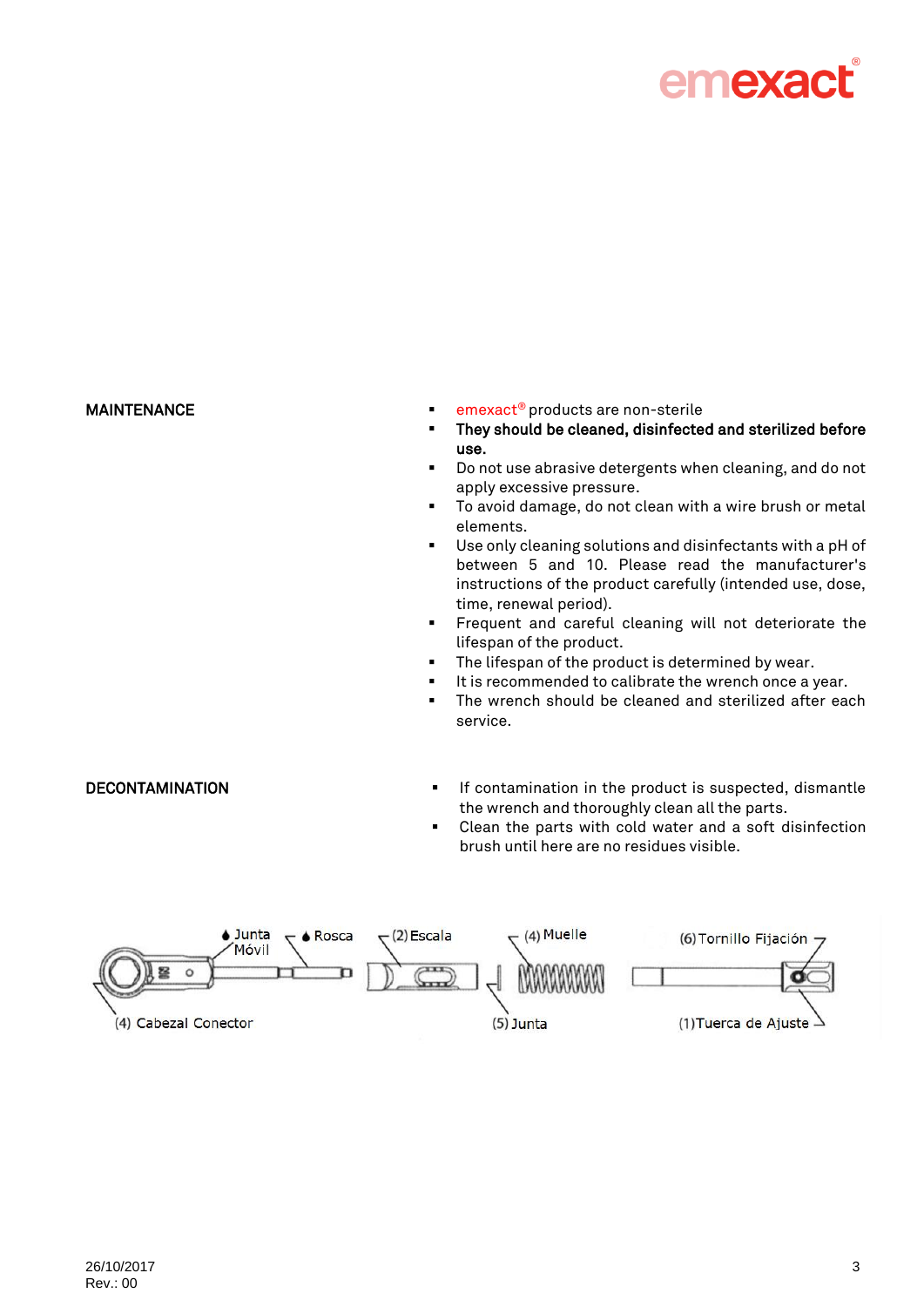

### CLEANING AND DISINFECTION **Manual Cleaning and Disinfection**

### Ultrasound cleaning bath

Add a cleaning solution for the ultrasound bath. Place the parts in a metal basket and then insert the basket in the bath.

Set the bath at 35-40 kHz at a temperature of 50ºC.

Clean for 3 minutes, making sure that parts are fully submerged.

### Treatment after the bath

Rinse the parts in cold, preferably deionised, water. Dry the parts using a lint-free cloth.

The scale, adjustment torque and connector header should be insufflated using sterile, compressed air.

### Automated Cleaning and Disinfection

### Washer/Disinfector

Place the parts of the Torque Wrench to be cleaned in a basket, which should not be overloaded.

Start the programme Rinsing is usually followed by chemical cleaning at  $40^{\circ}$  to  $60^{\circ}$ C.

Chemical residues are cleaned by another cleaning cycle. Corrosion owing to neutralizing agents, should be avoided.

Disinfection is achieved at  $90^{\circ}$  to  $95^{\circ}$ C.

Parts are treated with deionized water and then dried. Once the programme has finished, the material should be immediately removed from the washer/disinfector.

### MAINTENANCE AFTER WASHSING, CONTROL AND FUNCTIONAL TESTS

- Leave the parts to cool at room temperature and visually inspect the parts, to ensure that there are no residues or other contaminants. Repeat the cleaning process, if necessary.
- Apply a small drop of oil to the points marked with  $\bullet$  in the exploded-view diagram (mobile gasket and thread).
- Assemble the wrench and test its correct operation.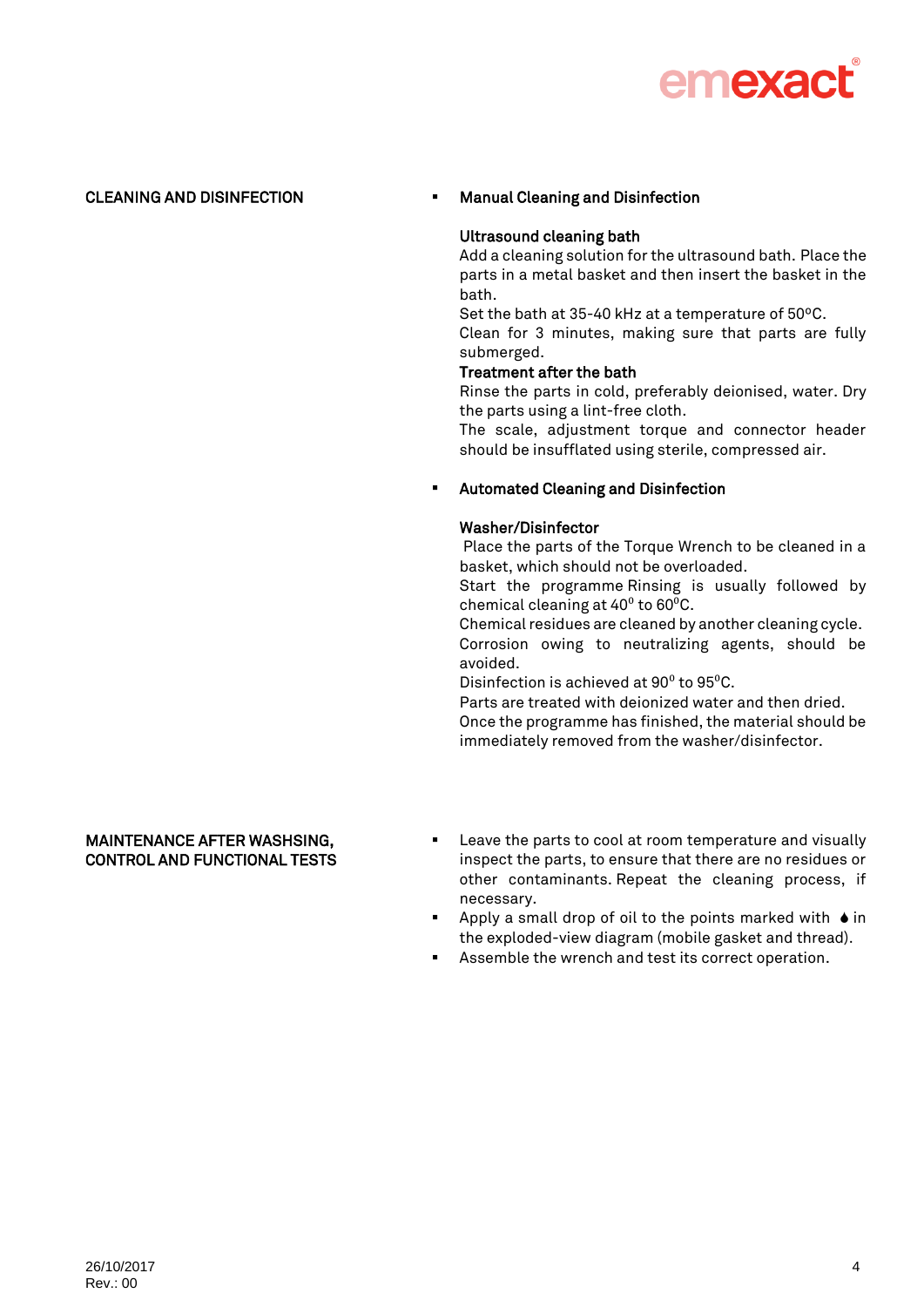

## PACKING AFTER CLEANING/DISINFECTION

**Place the wrench in a compatible sealed container, in** accordance with standard ISO 11607 and EN 868.

- RECOMMENDED STERILIZATION METHOD Fully loosen the torque before sterilization
	- **Method:** Fractioned, pre-vacuum process
	- **Temperature:** Hot up to  $134^{\circ}$ C (maximum  $137^{\circ}$ C)
	- **Pressure:** 3 pre-vacuum phases with at least 60 millibars of pressure
	- **Waiting time.** at least 5 minutes
	- **•** Drying time. at least 10 minutes
	- After sterilization, ensure that the packaging of sterilized instruments is not damaged.
	- **•** Check sterilization by using indicators.

PACKAGING CONDITIONS Sterilized Torque Wrenches should be stored in a dry, dust-free and corrosive-free area at a moderate temperature.

WARNING: WARNING: Do not loosen fastening screws of the adjusting nut (6), as this could cause the loss of the tightening torque and calibration.